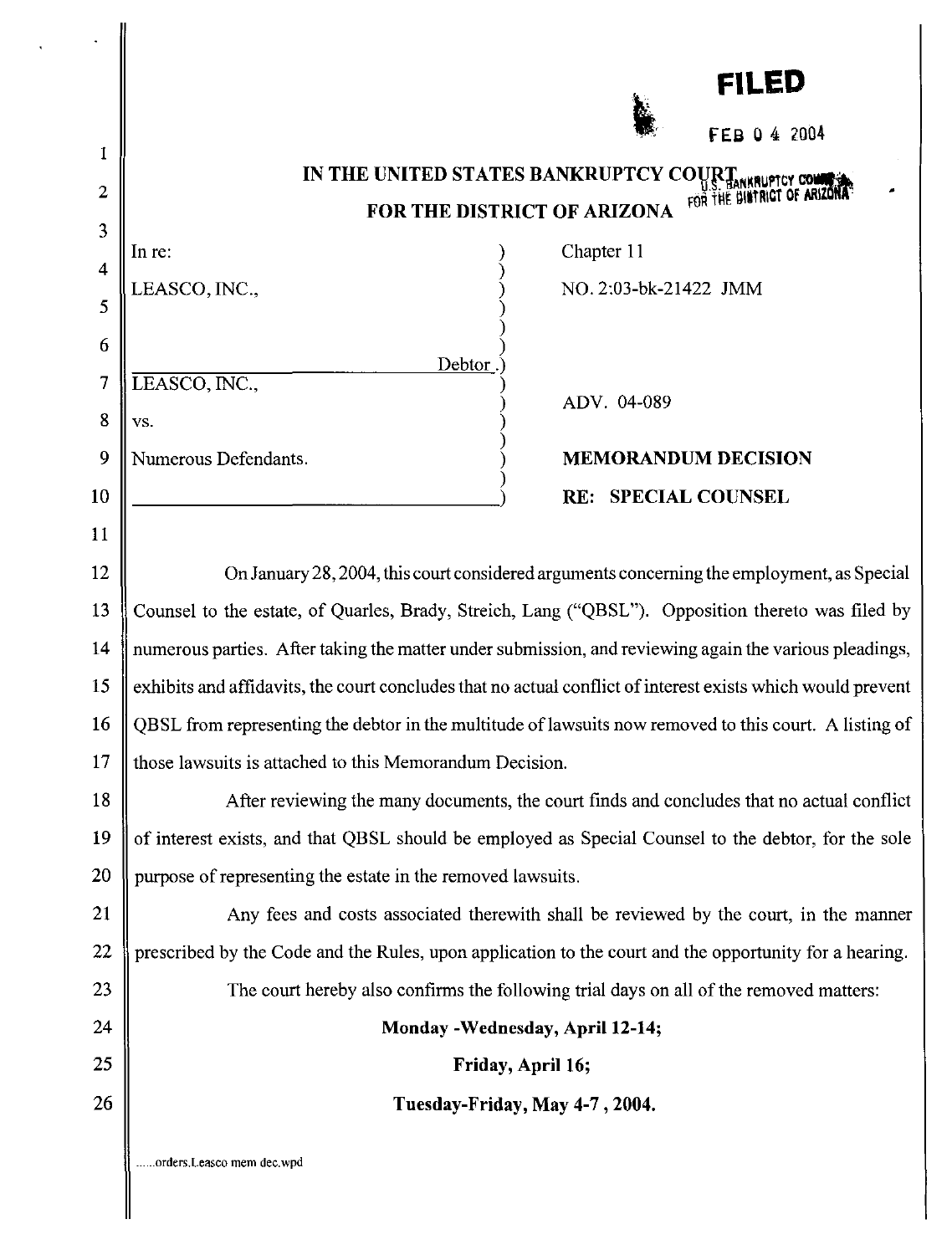| 1  | The parties shall meet and confer, and advise the court of their conclusions on the following |  |  |  |
|----|-----------------------------------------------------------------------------------------------|--|--|--|
| 2  | issues by February 15, 2004:                                                                  |  |  |  |
| 3  | 1.<br>Discovery Schedule;                                                                     |  |  |  |
| 4  | 2.<br>Joint Pre-trial Statement;                                                              |  |  |  |
| 5  | 3.<br>Burdens of proof, and order of presentation of the cases.                               |  |  |  |
| 6  |                                                                                               |  |  |  |
| 7  | day of February, 2004.<br>Dated this                                                          |  |  |  |
| 8  |                                                                                               |  |  |  |
| 9  | arnes h. Mai                                                                                  |  |  |  |
| 10 | <b>JAMES M. MARLAR</b><br>UNITED STATES BANKRUPTCY JUDGE                                      |  |  |  |
| 11 |                                                                                               |  |  |  |
| 12 | Copy of the foregoing mailed this                                                             |  |  |  |
| 13 | $\frac{L}{L}$ day of February, 2004, to:                                                      |  |  |  |
| 14 | John J. Dawson<br>Quarles & Brady Streich Lang LLP                                            |  |  |  |
| 15 | 2 North Central Ave.<br>Phoenix, AZ 85004-2391                                                |  |  |  |
| 16 | Philip G. Mitchell                                                                            |  |  |  |
| 17 | Jennings, Haug & Cunningham LLP<br>2800 N. Central #1800                                      |  |  |  |
| 18 | Phoenix, AZ 85004-1049                                                                        |  |  |  |
| 19 | Jeff Weiss<br>Weiss, Moy & Harris, P.C.                                                       |  |  |  |
| 20 | 4204 N. Brown Avenue<br>Scottsdale, AZ 85251                                                  |  |  |  |
| 21 | J. Henk Taylor                                                                                |  |  |  |
| 22 | Lewis and Roca LLP<br>40 N. Central Ave.                                                      |  |  |  |
| 23 | Phoenix, AZ 85004-4429                                                                        |  |  |  |
| 24 | Philip Glasscock<br>13430 N. Scottsdale Road #106                                             |  |  |  |
| 25 | Scottsdale, AZ 85254-0001                                                                     |  |  |  |
| 26 |                                                                                               |  |  |  |
|    | $\overline{2}$<br>orders.Leasco mem dec.wpd                                                   |  |  |  |

 $\label{eq:2.1} \frac{1}{2} \int_{\mathbb{R}^3} \frac{1}{\sqrt{2}} \, \frac{d\mathbf{x}}{d\mathbf{x}} \, d\mathbf{x}$ 

 $\parallel$ 

Ш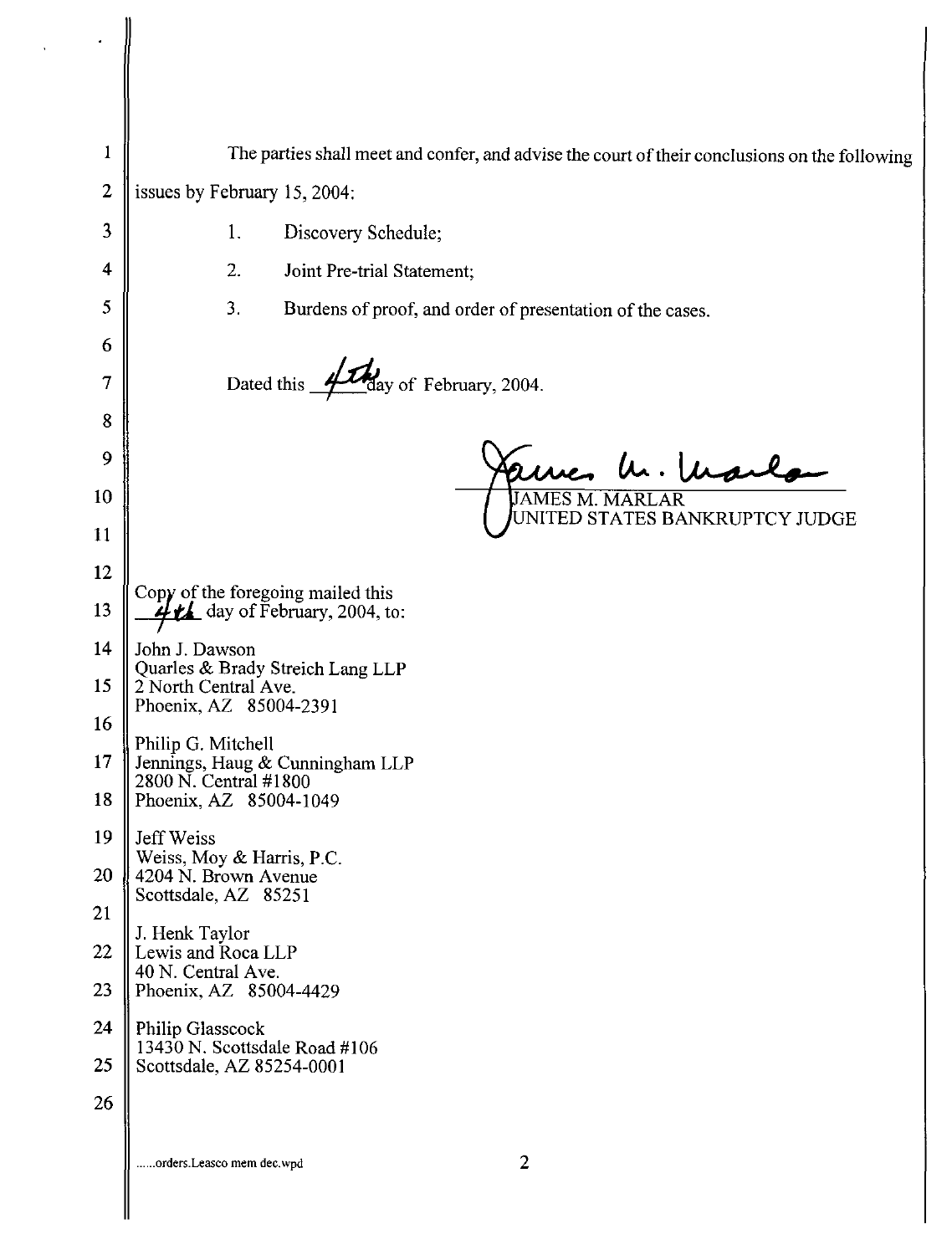1 | Fletcher Paddison Ross, Dixon & Bell LLP  $\parallel$  550 West "B" Street, Suite 400 San Diego, CA 92101-3599 Richard Grant 4 Grant & Morasse, APC 3131 Fourth Ave. 5  $\parallel$  San Diego, CA 92103 6  $\parallel$  U.S. Trustee P.O. Box 36170 7 Phoenix, AZ 85067-6170 By ddicial Assistant **......orders.Leasco mem dec.wpd** 3